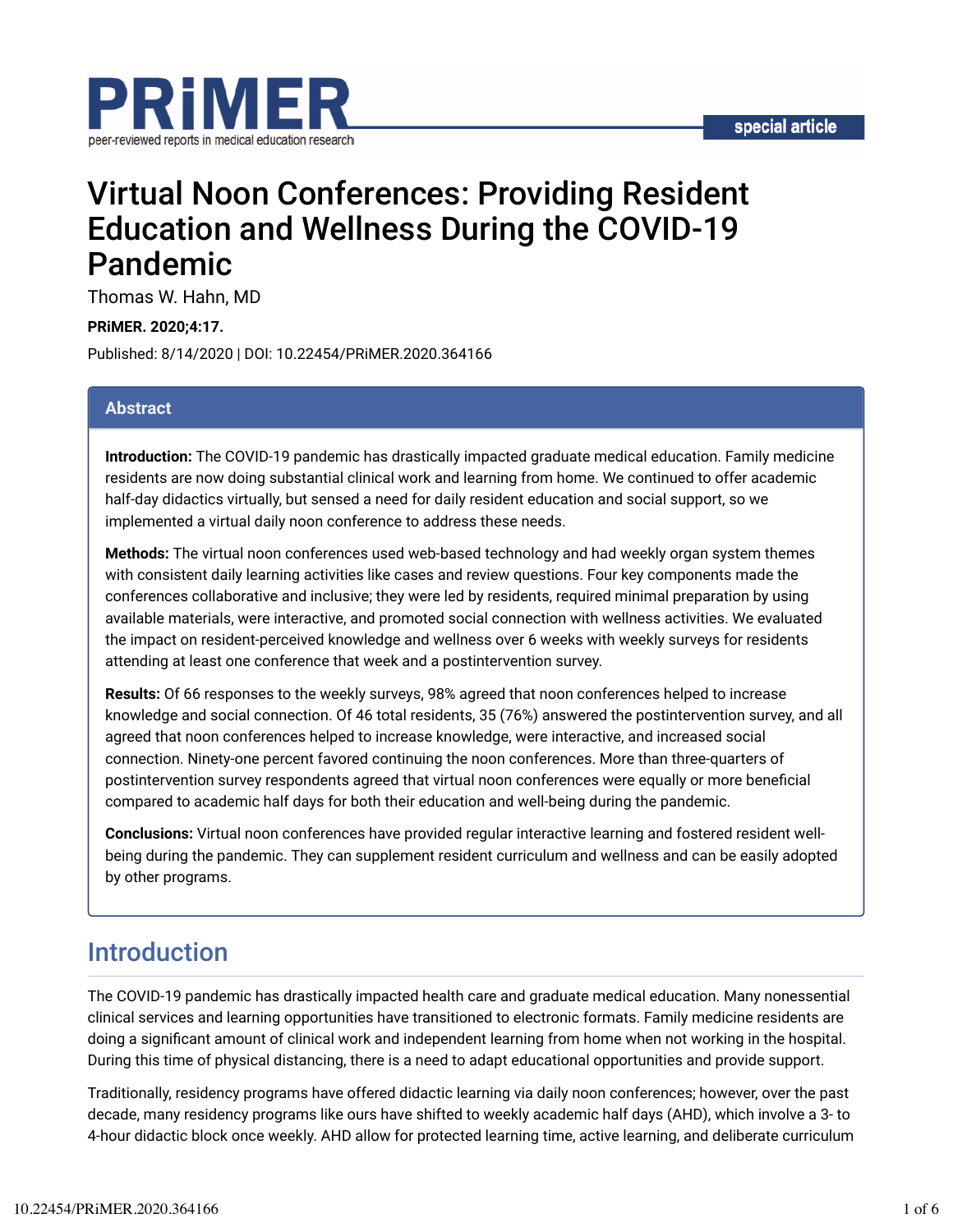structuring. $^1$  Compared to noon conferences, AHD may improve resident attendance and medical knowledge, reduce interruptions, and increase resident and faculty satisfaction. $^{1\text{-}4}$ 

When the pandemic started, we continued to offer AHD virtually. When residents in our program were not working in the hospital, they were doing the majority of their learning and continuity clinical care from home and expressed a desire for daily structured learning. We also wanted to provide an opportunity for regular social connection during this unprecedented time.Thus, we implemented a virtual daily noon conference and evaluated its impact on resident learning and well-being compared to AHD during the pandemic.

# **Methods**

Residents from a university-based family medicine residency program participated in the study. We invited all 46 residents to participate and evaluate the intervention. This study was exempt from review by our university institutional review board.

#### *Curriculum*

We implemented a 1-hour weekday virtual noon conference using web-based video and teleconference technology. Each week was organized by organ system (cardiology, pulmonology, etc), covered the breadth of family medicine (outpatient, inpatient, adult, pediatrics), and had consistent daily learning activities (Monday adult topic review, Tuesday case discussion, Wednesday pediatric topic review, Thursday guidelines/evidence review, Friday board review questions). There was a presentation on a COVID-19 topic every 2 weeks.

To promote a collaborative, inclusive learning environment, we built the conferences around four key components; they were led by residents, required minimal preparation, were interactive, and promoted wellness and social connection (Figure 1). Conferences were open to all residents and residency faculty. One or more residents led the conference each day and chose the daily topic. A faculty coordinator helped to organize the conferences by selecting weekly themes and identifying resources. We used available materials from medical societies and our medical school library that required minimal preparation. The conferences used interactive approaches like case presentations, questions, and literature searches. To promote social connection, each conference started with a wellness activity like a mindfulness meditation or virtual game.

#### *Evaluation*

Residents evaluated the conference over 6 weeks with weekly surveys for those attending at least one conference that week and with a postintervention survey. Both surveys asked questions about impact on perceived knowledge, quality of learning activities, and impact on social connection using a 4-point Likert scale (1=strongly agree, 4=strongly disagree). The postintervention survey also asked about preparation time, desire to continue the noon conferences in the future, and the benefit of virtual noon conferences for learning and wellness compared to AHD during the pandemic.

### **Results**

There were approximately 25 daily attendees at the virtual noon conference. Of 66 responses to the weekly surveys, 98% agreed that noon conferences helped to expand knowledge, contained useful learning activities, and improved social connection.

Thirty-five of 46 total residents (76%) completed the postintervention survey. For 16 respondents who had led a conference, preparation time was less than 30 minutes for 31%, 30-60 minutes for 31%, and more than 60 minutes for 38%. One hundred percent of respondents agreed that noon conferences helped to increase knowledge, were interactive, and helped them feel socially connected to other residents. Ninety-one percent of postintervention survey respondents favored continuing the noon conferences in the future. Compared to AHD during the pandemic, 80% of respondents agreed that noon conferences were equally or more beneficial for their learning, and 77% agreed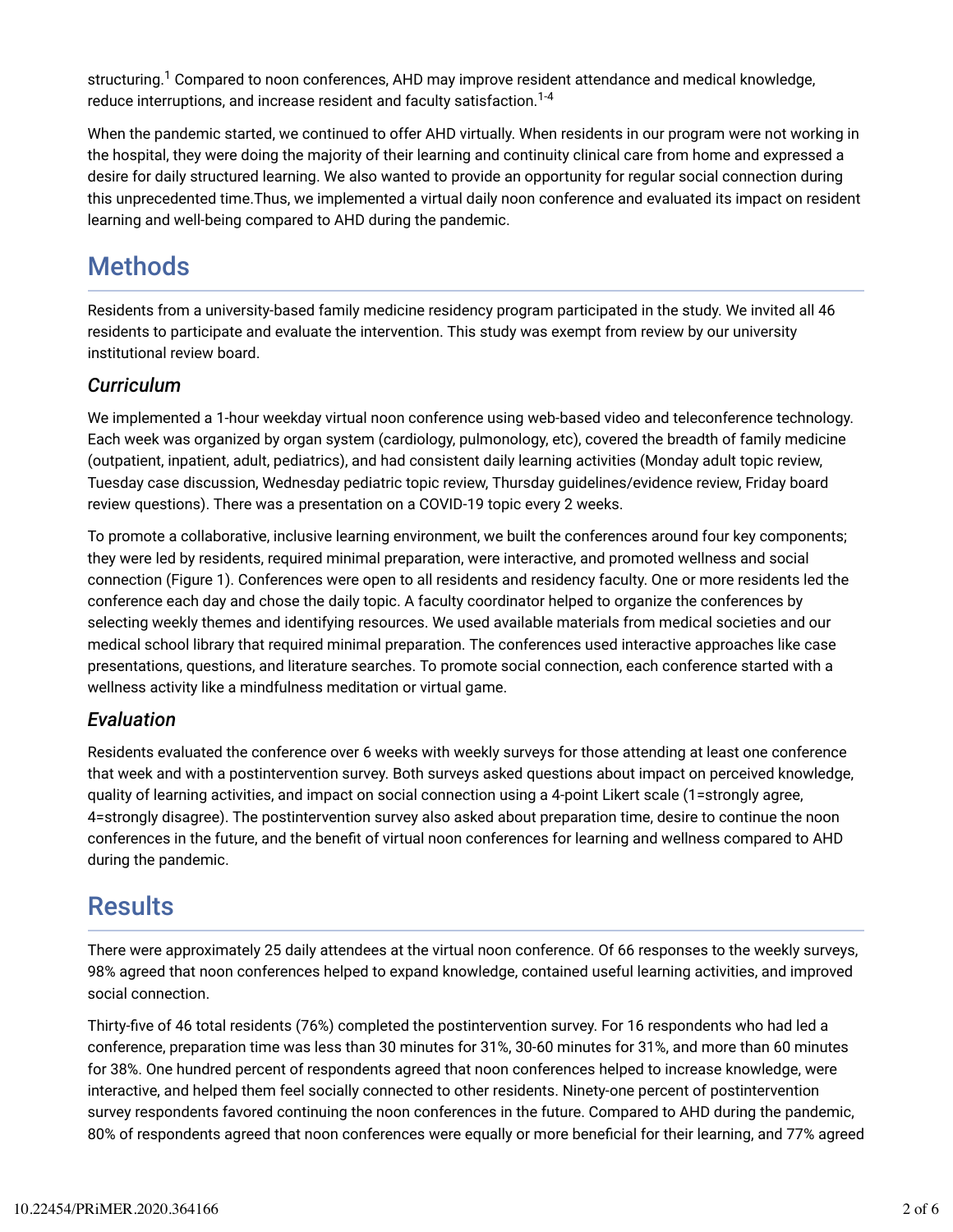noon conferences were equally or more beneficial for their well-being (Figure 2).

# **Conclusions**

#### *Summary of Findings*

Virtual noon conferences have been a welcome addition to our residency program during an uncertain time by providing consistent, resident-led, interactive education that requires minimal preparation for most residents and has improved resident-perceived knowledge and social connection. At least three-quarters of residents reported that noon conferences were equally or more beneficial compared to AHD for education and well-being during the pandemic.

### *Signi6cance of Findings*

There will be many lasting changes to health care and medical education as a result of the pandemic. While it is unlikely that noon conferences will replace AHD, they may be a beneficial addition to some programs as we enter a new normal. The virtual nature makes attendance at noontime conferences more realistic, and virtual noon conferences offer what AHD cannot: structured learning and social connection on a daily basis. The value of an education conference is not necessarily determined by the duration but rather by the type and quality of the learning activities, particularly interactive, case-based learning.<sup>5,6</sup> Noon conferences may provide an opportunity to structure curriculum in new ways, such as organizing by organ system or developing resident-led conferences.

Noon conferences can also impact resident wellness. Social support is an important part of resident wellness, $^{7,8}$ and while some studies show that transitioning from noon conferences to AHD can benefit resident wellness, $^2$  we found that adding noon conferences increased social connection and well-being during a time of physical distancing.

#### *Study Limitations*

Our study sample size was small and from a single institution, so may not be generalizable. The weekly surveys did not track individual responses over time.

#### *Future Directions*

As we settle into a new normal, residents at our program want to continue virtual noon conferences in addition to AHD. We will continue to adjust the frequency and content of the noon conferences as our schedules evolve and will consider further evaluating the impact of the conferences on knowledge acquisition and wellness indicators.

#### *Conclusion*

Virtual noon conferences have been a simple yet effective solution for structured learning and social connection during the COVID-19 pandemic and potentially beyond, reminding us that sometimes the best solutions are found in the past and adapted to meet the needs of the present.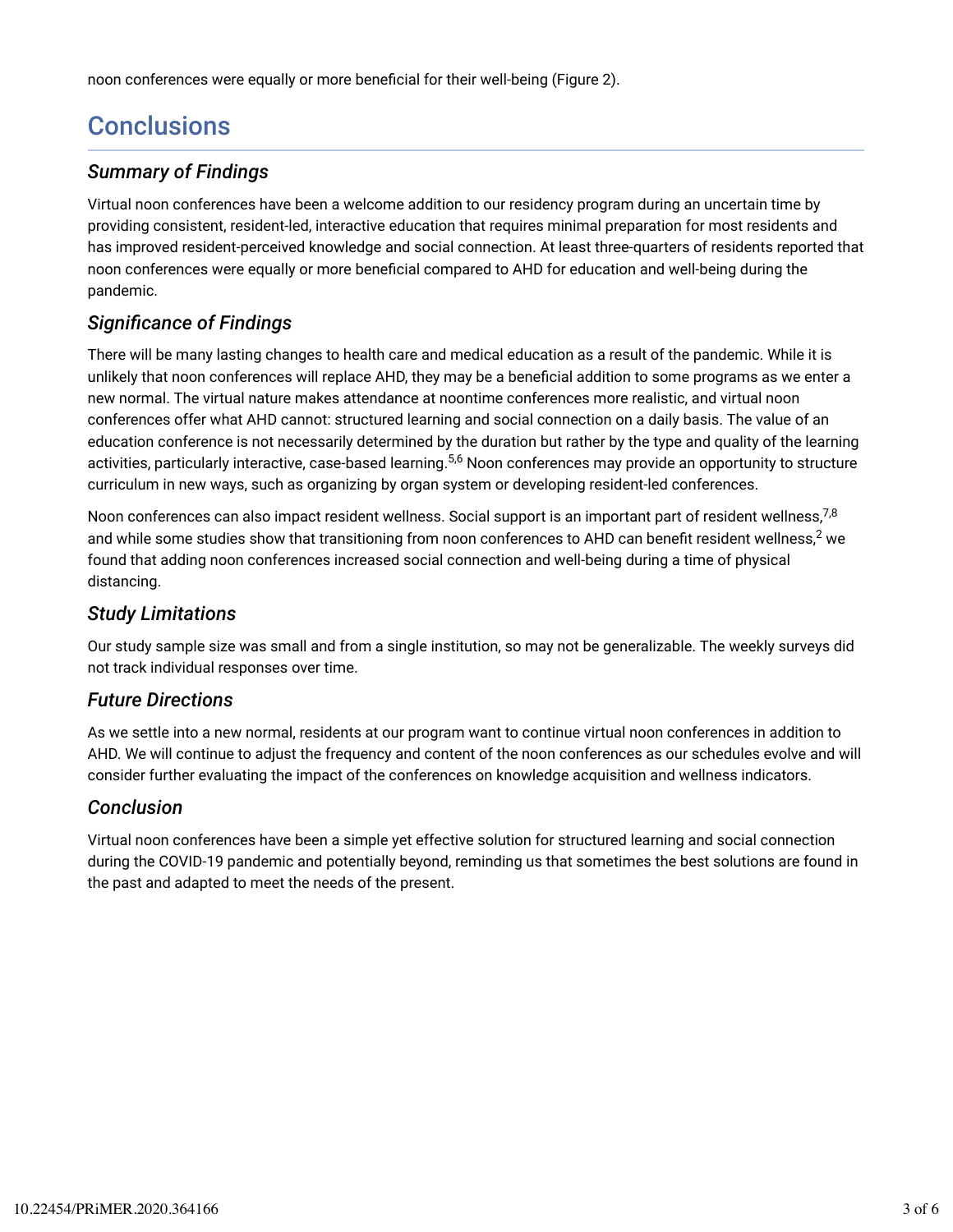# Tables and Figures



Figure 1: Four Key Components of Collaborative Virtual Noon Conferences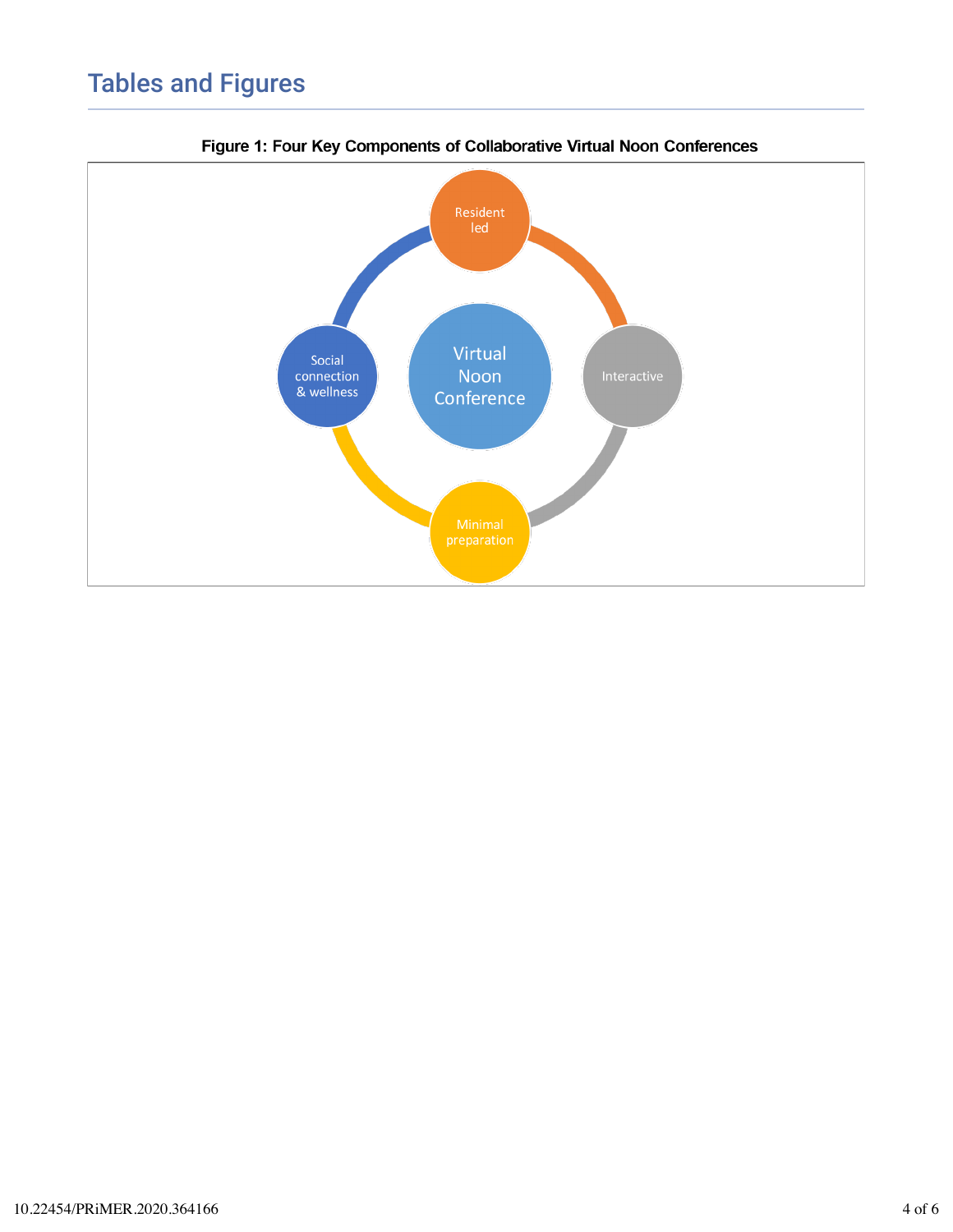#### Figure 2: Impact of Virtual Noon Conferences vs Academic Half Days on Learning and Well-being (N=35)



#### Acknowledgments

The author thanks John Frey, MD, for assistance with conceptual development and to Sarina Schrager, MD, MS, and Mindy Smith, MD, MS, for guidance with the manuscript.

### Corresponding Author

#### Thomas W. Hahn, MD

100 N Nine Mound Rd, Verona, WI 53593. 608-845-9531. Fax: 608-845-8684. thomas.hahn@fammed.wisc.edu.